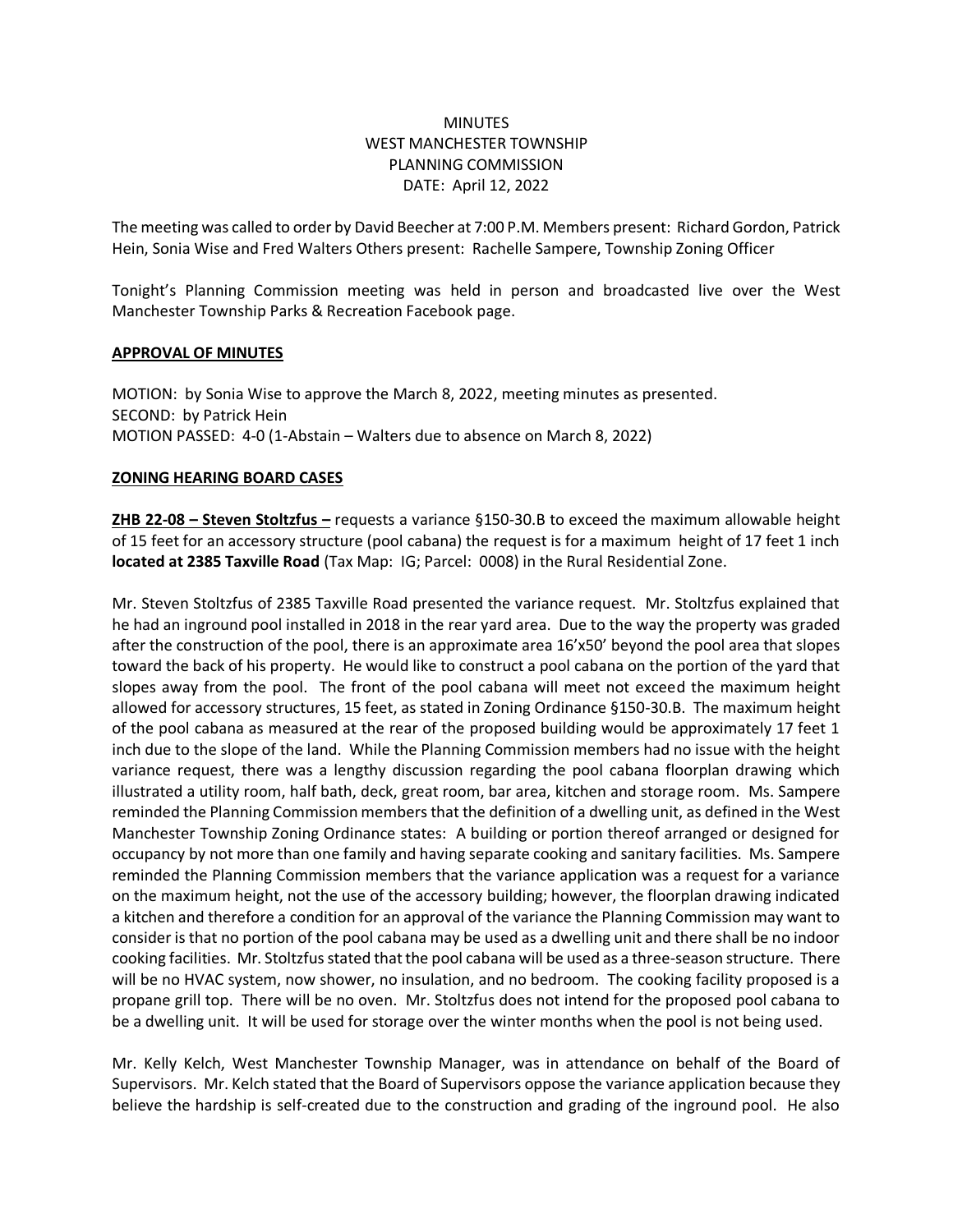stated that they believe the installation of a separate kitchen and bathroom in the pool cabana would constitute a second dwelling as defined in the West Manchester Township Zoning Ordinance.

MOTION: by Richard Gordon to recommend the Zoning Hearing Board approve the variance of §150-30.B to exceed the maximum allowable height of 15 feet for an accessory structure (pool cabana) to the requested height of 17 feet 1 inch with the condition that the pool cabana structure may not be used as a dwelling unit and the pool cabana may not have permanent cooking facilities. SECOND: Sonia Wise MOTION PASSED: Unanimously (5-0)

Prior to testimony by the applicant for ZHB Case 22-09, Dr. David Beecher stated that he attended the March 2022 Board of Supervisors meeting as a taxpayer, not in the capacity of Chairman of the Planning Commission, regarding the proposed text amendment for restoration of nonconformities.

**ZHB Case 22-09 – Roll R Way Rinks Inc, dba Mr. Q's –** requests a variance §150-291 to restore a nonconforming use (Commercial Recreation Facility – roller skating rink) with various dimensional nonconformities destroyed by more than 75% of the fair market value to be rebuilt on the property on the same building footprint ; variance §150-83 Permitted Uses; variance §150-89 Minimum Required Setbacks; variance §150-95 Maximum Lot Coverage; §150-97 Required Screening; variance §150-98 Required Landscape Strip; and §150-99 Dumpster Location **located at 85 N. Fayette Street** (Tax Map: 05; Parcel: 0163) in the Local Commercial Zone.

Mr. Frank Quintin presented the request to rebuild an existing nonconformity which was destroyed by fire to an extend of more than 75%. Mr. Quintin explained he has been a resident of West Manchester Township for many years. He had a roller-skating rink at the Delco Plaza in 1974. He later relocated to Memorial Park Rink. When the Lincolnway Bowling alley property on North Fayette Street became available, he purchased it and opened a roller-skating rink there approximately 5 years ago. He stated that his business has been a good neighbor with no police activity. He had overwhelming support at the March 2022 Board of Supervisors meeting for the proposed text amendment to allow a nonconformity to be rebuilt by right. He was not aware of the entire process and didn't realize that changing the text of the Zoning Ordinance would affect not only his property, but all nonconformities in the Township.

Mr. Kelly Kelch, West Manchester Township Manager, was in attendance on behalf of the Board of Supervisors. Mr. Kelch stated that the Board of Supervisors are in support of the variance application to rebuild the nonconforming use that was lost in a tragic fire in January 2022. Mr. Kelch presented to the Planning Commission a list of the nonconformities and sections of the Zoning Ordinance that a new developer would need variances from to build on the property if it were to be developed in strict conformance with the Zoning Ordinance. Mr. Kelch stated that a commercial recreation facility is permitted by special exception in the Highway Commercial Zone and Regional Commercial Zone, but it is not a permitted use in the Local Commercial Zone. The previous use of a commercial recreation facility, the Lincolnway bowling alley, was also a nonconforming use on this property in the Local Commercial Zone; however, the Board of Supervisors believe allowing the nonconforming commercial recreation facility to be rebuilt on the exact footprint that exists right now is a reasonable use in the Local Commercial Zone. The pre-existing nonconforming use meets the intent of the Local Commercial Zone because it provides a service used by several Township residents rather than a regional draw. The site would still have access to a major thoroughfare West Market Street and easy access to Route 30 and Route 116. The Local Commercial zone allows for other permitted uses such as day cares and commercial schools which